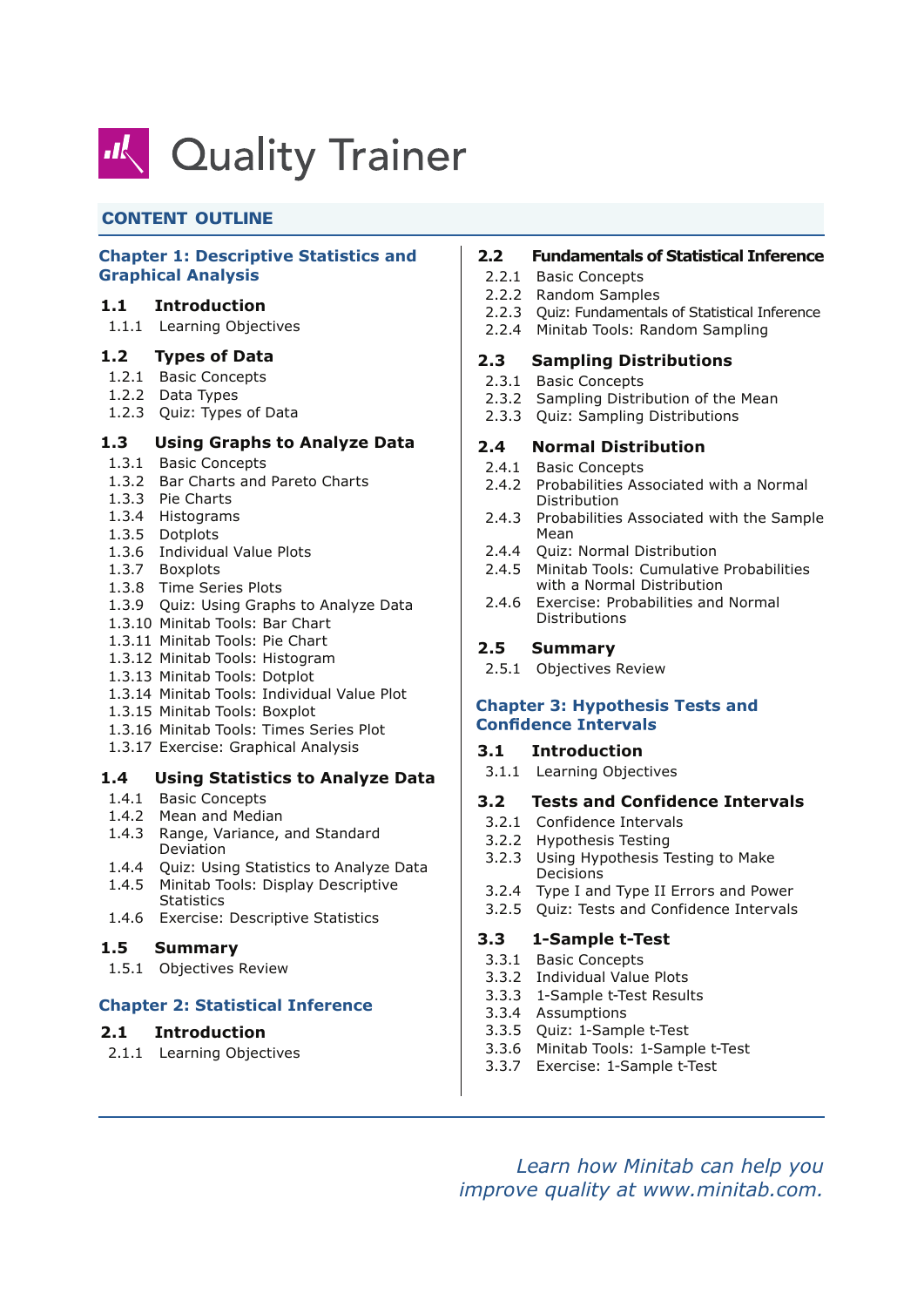#### **3.4 2 Variances Test**

- 3.4.1 Basic Concepts
- 3.4.2 Boxplots
- 3.4.3 2 Variances Test Results
- 3.4.4 Assumptions
- 3.4.5 Quiz: 2 Variances Test
- 3.4.6 Minitab Tools: 2 Variances Test
- 3.4.7 Exercise: 2 Variances Test

#### **3.5 2-Sample t-Test**

- 3.5.1 Basic Concepts
- 3.5.2 Individual Value Plot
- 3.5.3 2-Sample t-Test Results
- 3.5.4 Assumptions
- 3.5.5 Quiz: 2-Sample t-Test
- 3.5.6 Minitab Tools: 2-Sample t-Test
- 3.5.7 Exercise: 2-Sample t-Test

#### **3.6 Paired t-Test**

- 3.6.1 Basic Concepts
- 3.6.2 Individual Value Plots
- 3.6.3 Paired t-Test Results
- 3.6.4 Assumptions
- 3.6.5 Quiz: Paired t-Test
- 3.6.6 Minitab Tools: Paired t-Test
- 3.6.7 Exercise: Paired t-Test

#### **3.7 1 Proportion Test**

- 3.7.1 Basic Concepts
- 3.7.2 1 Proportion Test Results
- 3.7.3 Assumptions
- 3.7.4 Quiz: 1 Proportion Test
- 3.7.5 Minitab Tools: 1 Proportion Test
- 3.7.6 Exercise: 1 Proportion Test

# **3.8 2 Proportions Test**

- 3.8.1 Basic Concepts
- 3.8.2 2 Proportions Test Results
- 3.8.3 Assumptions
- 3.8.4 Quiz: 2 Proportions Test
- 3.8.5 Minitab Tools: 2 Proportions Test
- 3.8.6 Exercise: 2 Proportions Test

#### **3.9 Chi-Square Test**

- 3.9.1 Basic Concepts
- 3.9.2 Chi-Square Test Results
- 3.9.3 Assumptions
- 3.9.4 Quiz: Chi-Square Test
- 3.9.5 Minitab Tools: Chi-Square Test
- 3.9.6 Exercise: Chi-Square Test

#### **3.10 Summary**

3.10.1 Objectives Review

# **Chapter 4: Control Charts**

#### **4.1 Introduction**

4.1.1 Learning Objectives

## **4.2 Statistical Process Control**

- 4.2.1 Basic Concepts
- 4.2.2 Patterns in Control Charts
- 4.2.3 Quiz: Statistical Process Control

#### **4.3 Control Charts for Variables Data in Subgroups**

- 4.3.1 Basic Concepts
- 4.3.2 R Charts
- 4.3.3 S Charts
- 4.3.4 Xbar Charts
- 4.3.5 Quiz: Control Charts for Variables Data in Subgroups
- 4.3.6 Minitab Tools: Xbar-R Chart
- 4.3.7 Exercise: Xbar-R Chart

#### **4.4 Control Charts for Individual Observations**

- 4.4.1 Basic Concepts
- 4.4.2 Moving Range Charts
- 4.4.3 Individuals Charts
- 4.4.4 Quiz: Control Charts for Individual **Observations**
- 4.4.5 Minitab Tools: I-MR Chart
- 4.4.6 Exercise: I-MR Chart

# **4.5 Control Charts for Attribute Data**

- 4.5.1 Basic Concepts
- 4.5.2 NP and P Charts
- 4.5.3 C and U Charts
- 4.5.4 Quiz: Control Charts for Attributes Data
- 4.5.5 Minitab Tools: P Chart
- 4.5.6 Exercise: P Chart

## **4.6 Summary**

4.6.1 Objectives Review

# **Chapter 5: Process Capability**

#### **5.1 Introduction**

5.1.1 Learning Objectives

#### **5.2 Process Capability for Normal Data**

- 5.2.1 Basic Concepts
- 5.2.2 Assumptions
- 5.2.3 Testing for Normality
- 5.2.4 Quiz: Process Capability for Normal Data
- 5.2.5 Minitab Tools: Normality Test
- 5.2.6 Exercise: Assumptions for Process **Capability**

#### **5.3 Capability Indices**

- 5.3.1 Potential Capability: Cp and Cpk
- 5.3.2 Process Performance: Pp and Ppk
- 5.3.3 Sigma Level
- 5.3.4 Quiz: Capability Indices
- 5.3.5 Minitab Tools: Cp and Pp
- 5.3.6 Minitab Tools: Sigma Level
- 5.3.7 Exercise: Process Capability for Normal Data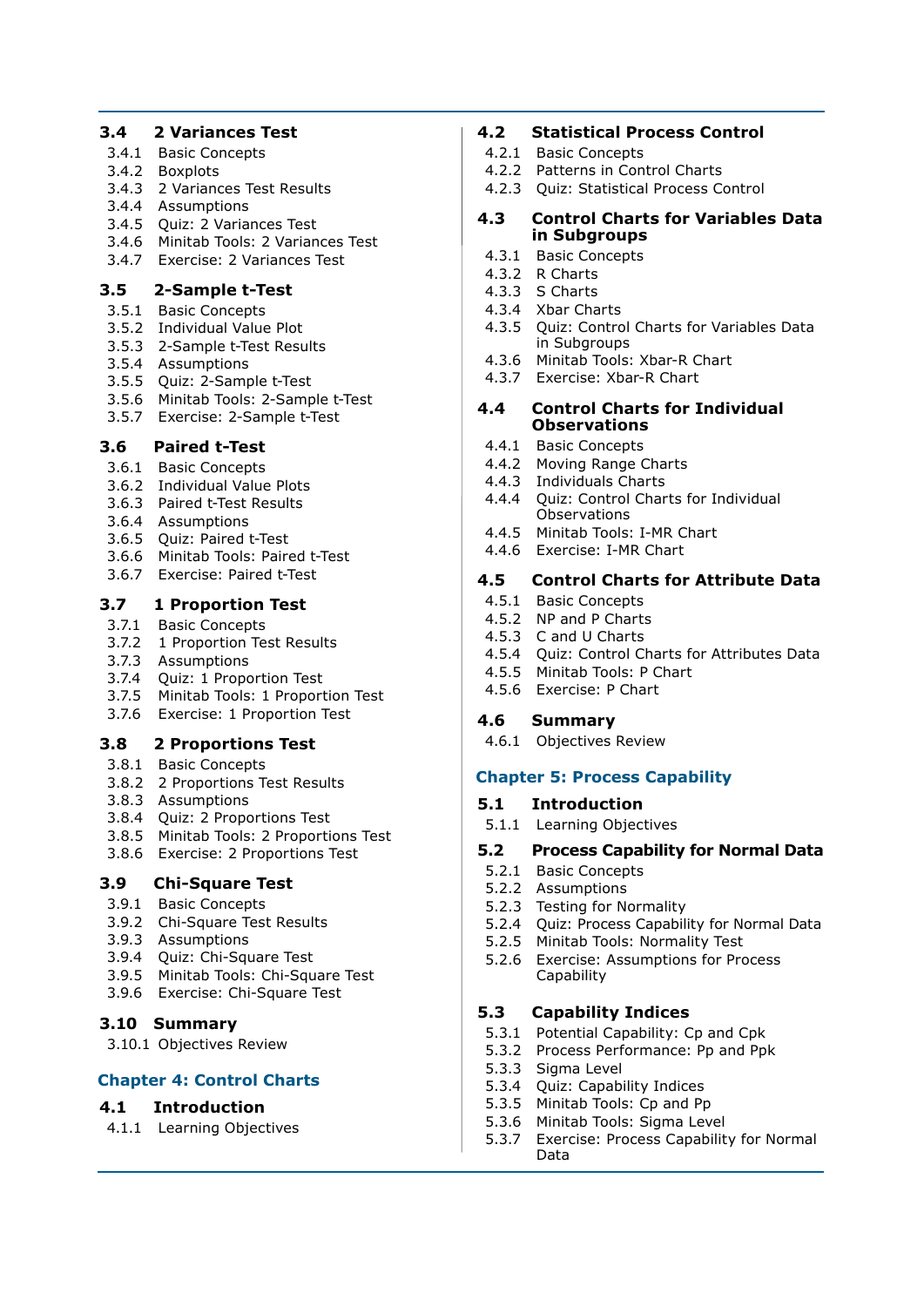#### **5.4 Process Capability for Nonnormal Data**

- 5.4.1 Transformations and Alternate Distributions
- 5.4.2 Box-Cox Transformation
- 5.4.3 Johnson Transformation
- 5.4.4 Alternate Distributions
- 5.4.5 Quiz: Process Capability for Nonormal Data
- 5.4.6 Minitab Tools: Box-Cox Transformation
- 5.4.7 Minitab Tools: Johnson Transformation
- 5.4.8 Minitab Tools: Capability Analysis with Johnson Transformation
- 5.4.9 Minitab Tools: Alternate Distributions
- 5.4.10 Minitab Tools: Capability Analysis with Alternate Distributions
- 5.4.11 Exercise: Process Capability with Data Tranformations
- 5.4.12 Exercise: Process Capability with Alternate Distributions

## **5.5 Summary**

5.5.1 Objectives Review

# **Chapter 6: Analysis of Variance (ANOVA)**

#### **6.1 Introduction**

6.1.1 Learning Objectives

### **6.2 Fundamentals of ANOVA**

- 6.2.1 Basic Concepts
- 6.2.2 Graphs and Summary Statistics
- 6.2.3 Quiz: Fundamentals of ANOVA

## **6.3 One-Way ANOVA**

- 6.3.1 Hypothesis Tests
- 6.3.2 F-Statistics and P-Values
- 6.3.3 Multiple Comparisons
- 6.3.4 Assumptions and Residual Plots
- 6.3.5 Quiz: One-Way ANOVA
- 6.3.6 Minitab Tools: One-Way ANOVA
- 6.3.7 Exercise: One-Way ANOVA

#### **6.4 Two-Way ANOVA**

- 6.4.1 Basic Concepts
- 6.4.2 Graphs
- 6.4.3 Hypothesis Tests
- 6.4.4 F-Statistics and P-Values
- 6.4.5 Assumptions and Residual Plots
- 6.4.6 Quiz: Two-Way ANOVA
- 6.4.7 Minitab Tools: Two-Way ANOVA
- 6.4.8 Exercise: Two-Way ANOVA

#### **6.5 Summary**

6.5.1 Summary of ANOVA

#### **Chapter 7: Correlation and Regression**

# **7.1 Introduction**

7.1.1 Learning Objectives

#### **7.2 Relationship Between Two Quantitative Variables**

- 7.2.1 Basic Concepts
- 7.2.2 Scatterplot
- 7.2.3 Correlation
- 7.2.4 Quiz: Relationship Between Two Quantitative Variables
- 7.2.5 Minitab Tools: Scatterplot
- 7.2.6 Minitab Tools: Correlation
- 7.2.7 Exercise: Scatterplots and Correlation

## **7.3 Simple Regression**

- 7.3.1 Basic Concepts
- 7.3.2 Regression
- 7.3.3 Hypothesis Tests and R<sup>2</sup>
- 7.3.4 Assumptions and Residual Plots
- 7.3.5 Quiz: Simple Regression
- 7.3.6 Minitab Tools: Simple Regression
- 7.3.7 Exercise: Simple Regression

## **7.4 Summary**

7.4.1 Objectives Review

#### **Chapter 8: Measurement Systems Analysis**

#### **8.1 Introduction**

8.1.1 Learning Objectives

#### **8.2 Fundamentals of Measurement Systems Analysis**

- 8.2.1 Basic Concepts
- 8.2.2 Accuracy
- 8.2.3 Precision
- 8.2.4 Comparing Accuracy and Precision
- 8.2.5 Quiz: Fundamentals of Measurement Systems Analysis

#### **8.3 Repeatability and Reproducibility**

- 8.3.1 Basic Concepts
- 8.3.2 Gage R&R Studies
- 8.3.3 Quiz: Repeatability and Reproducibility

#### **8.4 Graphical Analysis of a Gage R&R Study**

- 8.4.1 Basic Concepts
- 8.4.2 Components of Variation
- 8.4.3 Xbar and R Charts
- 8.4.4 Interaction between Operator and Part
- 8.4.5 Comparative Plots
- 8.4.6 Gage Run Charts
- 8.4.7 Quiz: Graphical Analysis of a Gage R&R **Study**
- 8.4.8 Minitab Tools: Crossed Gage R&R Study
- 8.4.9 Minitab Tools: Gage Run Chart
- 8.4.10 Exercise: Graphical Analysis of a Gage R&R Study